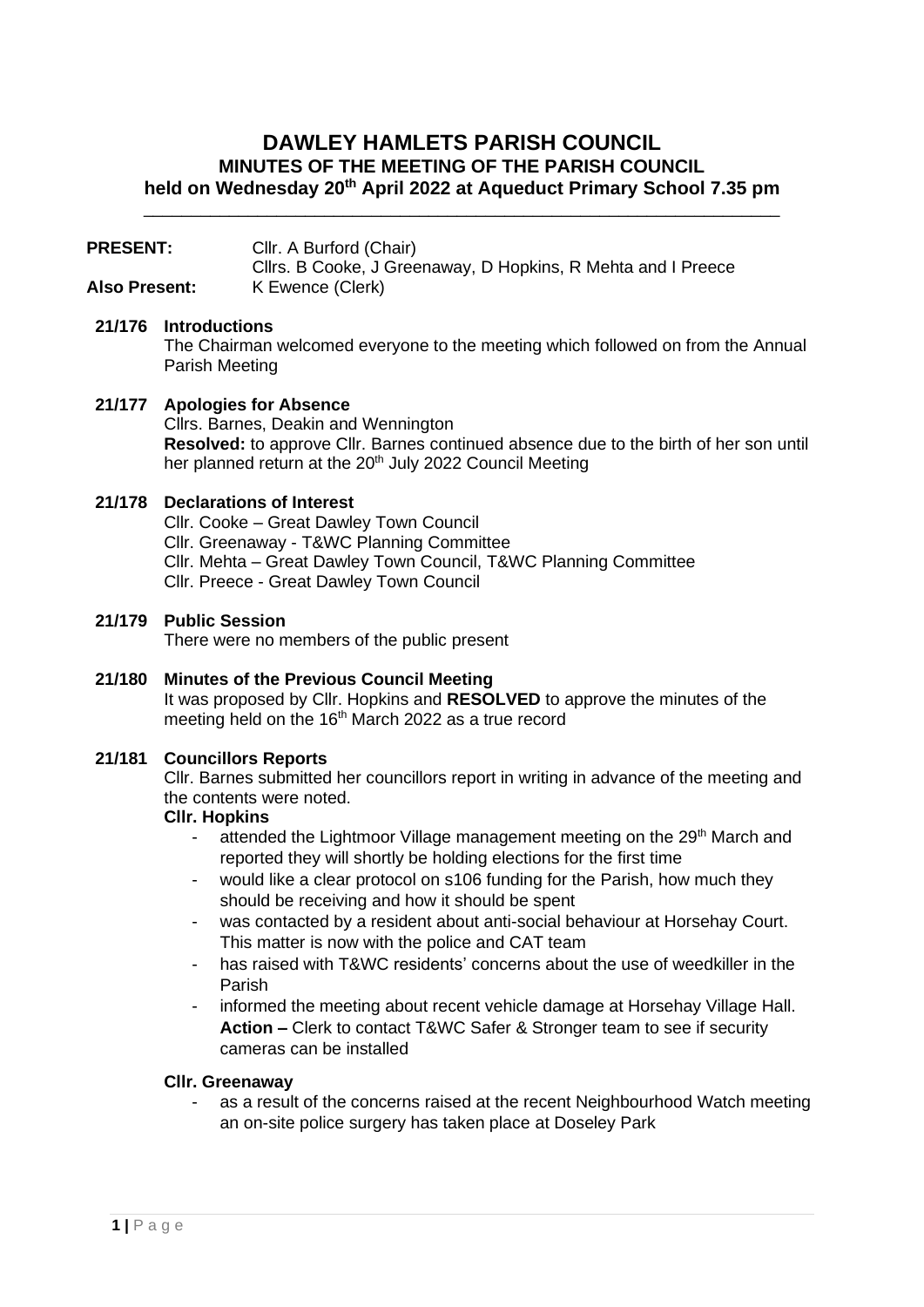### **Cllr. Preece**

- has logged several incidents with T&WC including a fly tip at Stonebridge **Close**
- aired his concern regarding recent reports of knife crime in the local area

### **21/182 Community Action Team (CAT) Scheme**

The latest CAT action plan was circulated to Councillors in advance of the meeting. Cllrs. Barnes and Deakin joined the April meeting to report parking issues at the Chinese takeaway in Little Dawley, this concern was added to the action plan. Recent reports of cars vandalised outside Horsehay Village Hall and scooter racing in the Pool Hill Road area have also been added to the action plan.

### **21/183 Annual Maintenance Contracts**

The Clerk informed the meeting that the quote arranged by T&WC for the Parish Councils two maintenance contracts was imminent. It was **RESOLVED** to accept the quotation in principle and circulate it to members for approval as soon as it is available.

### **21/184 Boundary Commission Review of Electoral Boundaries in Telford and Wrekin**

The Parish Councils response to the review was considered in detail, including Cllr. Hopkins comments and suggestions which were circulated in advance of the meeting. The Chairman proposed that the Parish Council respond to the review saying that the Parish Council recognises the challenges of warding arrangements in Horsehay, Lightmoor and Lawley given the current and future levels of housing growth However, Horsehay Pool, Horsehay Common and the Telford Steam Railway do not fit within the Dawley and Aqueduct Ward. These areas have a separate and distinct identity and sit more naturally within Horsehay and Lightmoor or, at least in part, within Lawley. He went on to say that the decision should be taken by the Boundary Commission taking into account these considerations and the views of Parish residents who have made their opinions known should also be taken into consideration. It was **RESOLVED** to accept the proposal (one objection and one abstention).

## **21/185 Climate Emergency Action Plan**

The Clerk informed the meeting that she had investigated how other town and parish councils had approached the production of a practical action plan and talked through her findings and possible actions which may be relevant to the Parish. Councillors discussed the ideas that they would explore such as banning the use of weedkiller and introducing recycling bins and it was **Agreed** that the Clerk would build the ideas into a draft action which would be presented at the next meeting.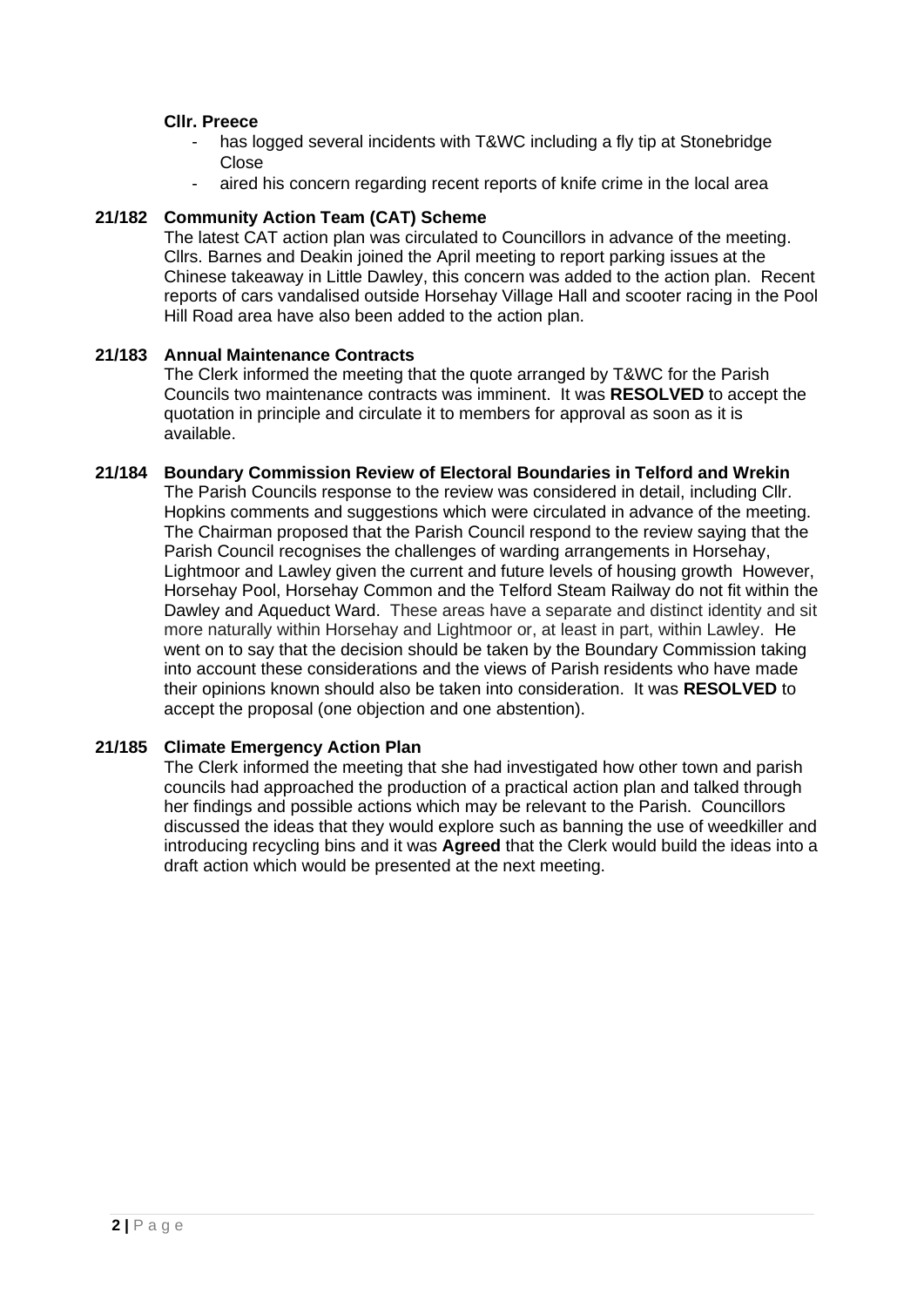# **21/186 Planning Applications:**

| <b>Application or</b><br>enforcement<br>number | Appeal<br>number | <b>Site Address</b>                                                                                                | <b>Description of proposal</b>                                                                                                                              | Date<br>▲<br>consultation<br>received | Reply<br>▲)<br>by date |
|------------------------------------------------|------------------|--------------------------------------------------------------------------------------------------------------------|-------------------------------------------------------------------------------------------------------------------------------------------------------------|---------------------------------------|------------------------|
| TWC/2022/0333                                  | N/A              | 6 New Row, Spring<br>Village, Horsehay,<br>Telford, Shropshire, TF4<br>2NB                                         | Reduction in height to<br>2.5m on 1no. Holly tree                                                                                                           | 19/04/2022                            |                        |
| TWC/2022/0088                                  | N/A              | 17 Pool View, Horsehay,<br>Telford, Shropshire, TF4<br>2ND                                                         | Erection of a<br>replacement retaining<br>wall and timber gate<br>(Listed Building<br>Application)<br>(Retrospective)<br>*** Amended<br>Application Form*** | 05/04/2022                            | 28/04/2022             |
| TWC/2021/1163                                  | N/A              | 17 Pool View, Horsehay,<br>Telford, Shropshire, TF4<br>2ND                                                         | Erection of a<br>replacement retaining<br>wall and timber gate<br>(Retrospective)<br>**amended application<br>$form**$                                      | 05/04/2022                            |                        |
| TWC/2022/0286                                  | N/A              | 15 Spring Village,<br>Horsehay, Telford,<br>Shropshire, TF4 2LX                                                    | Erection of an<br>01/04/2022<br>outbuilding<br>(Retrospective)                                                                                              |                                       | 24/04/2022             |
| TWC/2022/0270                                  | N/A              | Site of Haven Boarding<br>Kennels & Cattery, The<br>Ridges, 1 Lightmoor<br>Road, Lightmoor,<br>Telford, Shropshire | Demolition of existing<br>buildings (including<br>Ino. dwelling) and<br>erection of 9no.<br>dwellings                                                       | 30/03/2022                            |                        |
| TWC/2022/0266                                  | N/A              | 5 Ashwicke Road.<br>Lawley Village, Telford,<br>Shropshire, TF4 2FY                                                | Replacement of all<br>wooden windows and<br>doors with upvc<br>windows and doors                                                                            | 29/03/2022                            | 21/04/2022             |
|                                                |                  |                                                                                                                    |                                                                                                                                                             |                                       |                        |

# **a) The meeting considered the following applications:**

# **b) The following permissions were noted:**

# **Full Granted:**

**TWC/2022/0115** - 10 Gravel Leasowes, Lightmoor, Telford, Shropshire, TF4 3QL Erection of a two storey side and rear extension

**TWC/2022/0122** - 25 Stainburn Road, Lawley Village, Telford, Shropshire, TF4 2FS Erection of 1no. shed

**TWC/2022/0125** - 7 Stainburn Road, Lawley Village, Telford, Shropshire, TF4 2FS Replacement of all existing timber windows and doors with UPVC windows and doors

# **21/187 Finance & Administration:**

# a) **Budget Monitoring Report & Bank Reconciliation Statement**

The Parish Council was asked to consider the latest budget monitoring report and bank reconciliation statement together with the latest bank statements which were tabled.

**RESOLVED** – to approve the budget monitoring report and bank reconciliation statement.